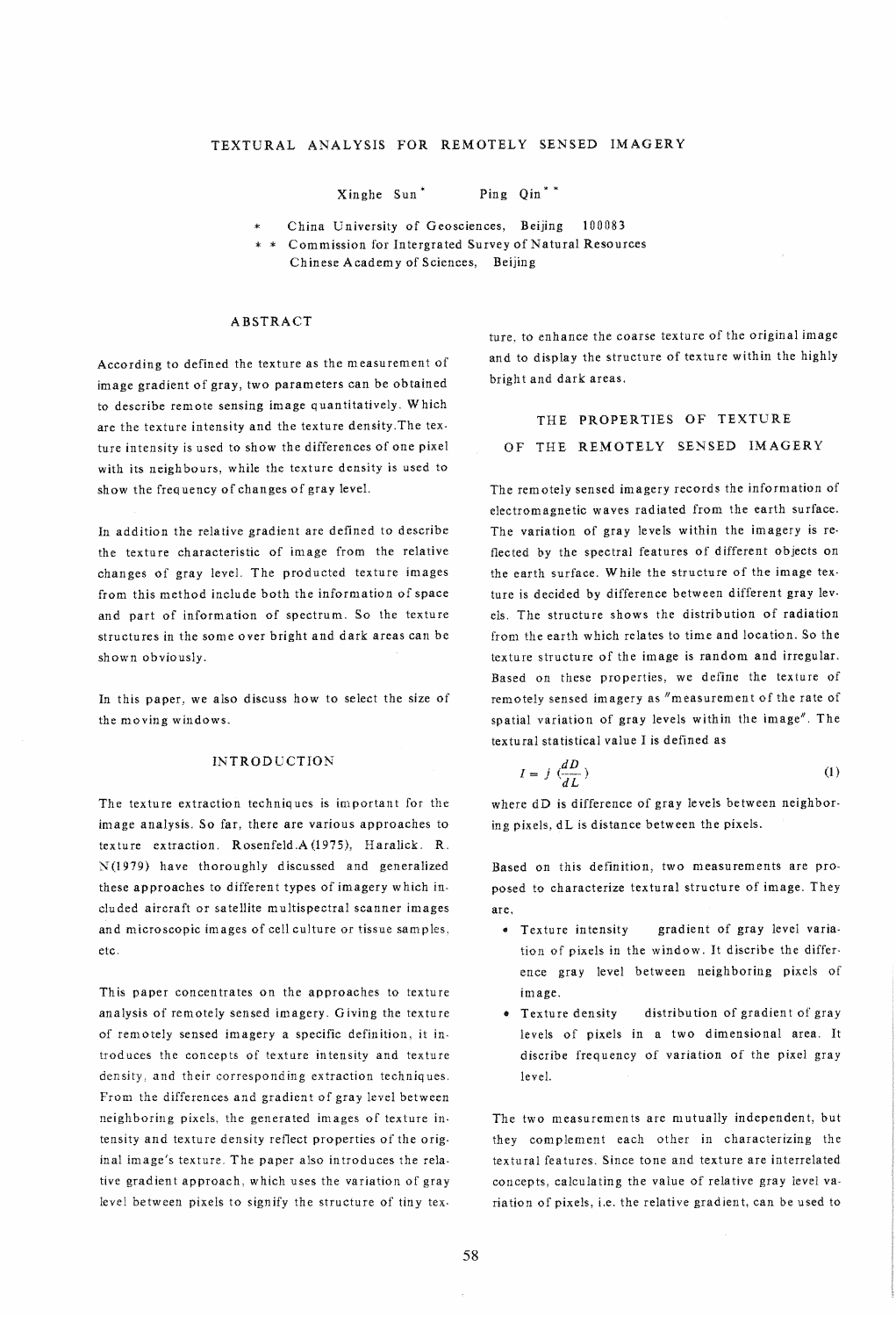extract textural structure of remote sensing images.

## APPROACHES TO EXTRACT TEXTURE

#### Texture Intensity Approach

Calculating the gradient of gray level variation of pixels in the moving window. The textural statistical value I is defined as

$$
I_{t_i} = \frac{dD_{t_i}}{dL} \tag{2}
$$

or

$$
I_{t_i} = \frac{D_{t_i+1} - D_{t_i}}{L_{t_i+1} - L_{t_i}}
$$
\n(3)

dL and  $L_{i,j+1} - L_{j,i}$  in (2), (3) are vectors. Apparently texture intensity is vector.

If we let  $L_{i,j+1} - L_{i,j} = 1$  then

$$
I_{ij} = D_{ij+1} - D_{ij} \tag{4}
$$

There are three approachs to texture extraction according to their mathematic methods.

In tensity sum approach Take the sum of differences of gray level between pixels in a certain direction in the moving window as the textural statistical value and center it on the window, to construct the texture intensity image.

Calculating the statistical value along horizontal/ vertical orientation, texture in vertical horizontal orientation can be characterized. Adding textural statistical values in both horizontal and vertical orientation, texture in all direction are characterize. It is

$$
I = I_H + I_V \tag{5}
$$

 $M$ axim um /  $M$ inim um approach Take statistics on maximum and minimum gray levels of pixels in the moving window,

$$
I_{ij} = M a x D_{ij} - M in D_{ij} \tag{6}
$$

A bsolu te value approach Assume window as nXn pixels

$$
I_{t_i} = \sum_{i=1}^{n} \sum_{j=1}^{n} |D_{t_j} - \overline{D}| \tag{7}
$$

where  $\overline{D}$  is the average of gray levels of pixels in the moving window.

The three approaches to extract texture in tensity above, have different ways of taking statistics, but they have similar results. That is: textural statistical values increase / decrease as deviation of gray levels of pixels in the moving window increase / decrease.

In the texture intensity approach, edge information in images can be en hanced by choosing small moving windows, coarse texture can be enhance by choosing large windows. As shown in fig.2, fig3.

fig.1 Su Jia Dian region, Shandong Province of TM band 5 image

fig.2 Texture image generated using maximum  $/$  minimum approach from fig.1 (3x3 window)

fig.3 Texture image generated using absolute value approach from fig.1 (7x7 window)

## Texture Density Approach

This approach extracts the quantity of differences of gray level of pixels in a moving window that are greater or equal to a certain threshold. It can be accomplished by multi-order statistics.

First order texture density approach This approach takes statistics on the quantity of intensity values of gray level of pixels that are greater or equal to a certain threshold in a moving window within original image.

Along horizontal/vertical orientation in the moving window, if differences of gray level of pixels are greater or eq uaI to a certain threshold, then textural statistical value  $I = 1$ , otherwise  $I = 0$ . Centering sum of all of these on the window, the texture image is generated. e.g. assume threshold  $T = 2$ , 3 by 3 window as fig.4(a). Take statistics on the quantity of pixels whose texture intensity are greater than or equal to threshold along horizontal orientation, see fig.4(b); Take statistics on the quantity of pixels whose texture intensity are greater than or equal to threshold along vertical orientation, see  $fig.4(c).$ 

e.g.

### threshold  $T = 2$ ,  $3x3$  window



 $6 | 9 | 7 | 6 | 9 | 7 | \rightarrow 2$   $6 | 9 | 7$  $5 | 8 | 7 |$   $5 | 8 | 7 |$   $\rightarrow$  1  $5 | 8 | 7$  $9 \mid 8 \mid 6$   $\mid$   $9 \mid 8 \mid 6$   $\rightarrow$  1  $\mid$   $9 \mid 8 \mid 7$ 

 $\frac{1}{2}$   $\frac{1}{2}$   $\frac{1}{2}$ 

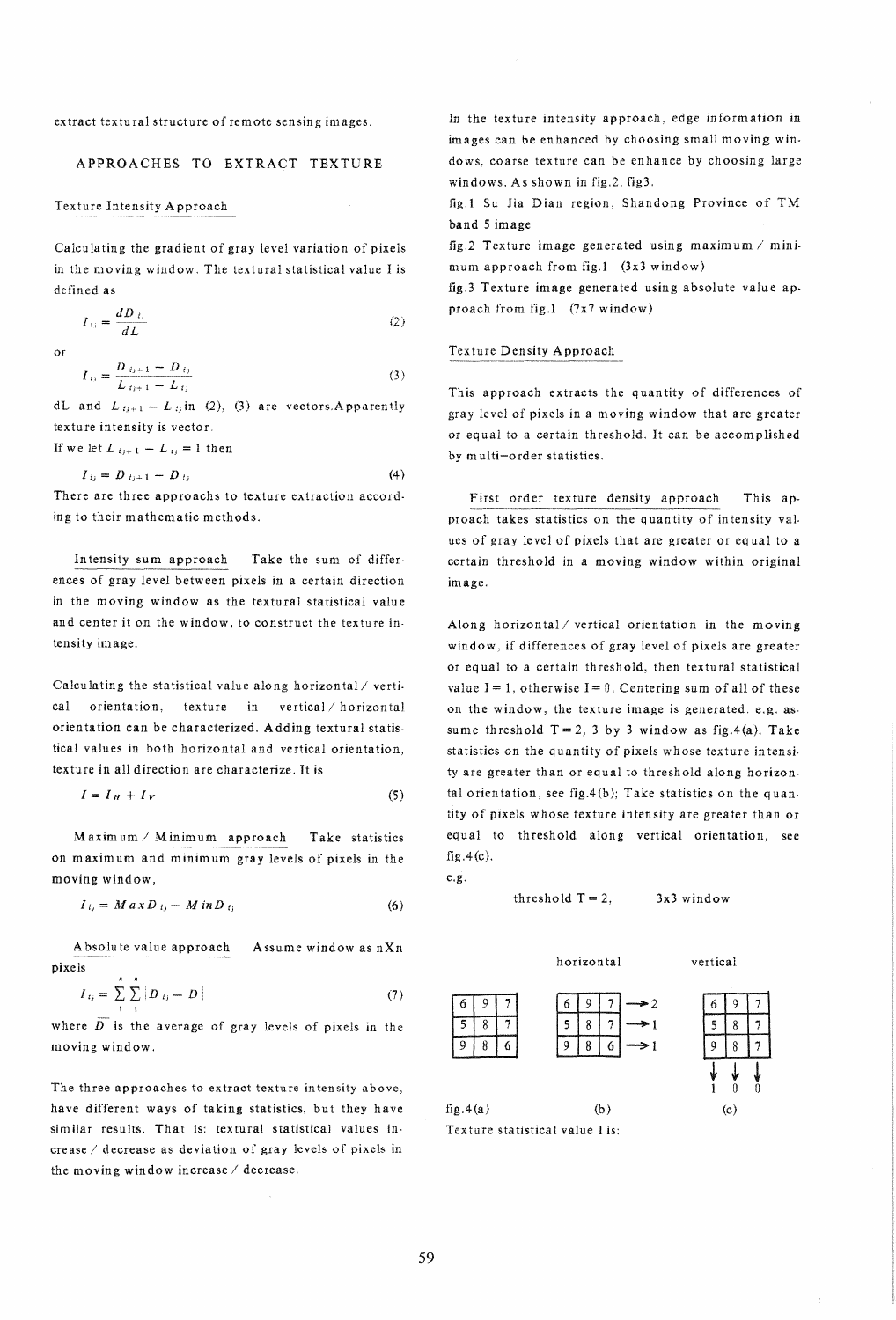$I_H = 2+1+1=4$  $I_v = 1+0+0 = 1$  $I_{\text{ALL}} = I_{\text{H}} + I_{\text{V}}$ 

Threshold in this approach is estimately calculated according to absolute average of differences of gray levels between neighboring pixels along horizontal or vertical· orien ta tion in the original image.

fig.S First order texture density image of Su Jia Dian region  $(9x9 \text{ window}, T = 7)$ 

Second order texture density approach This approach takes second statistics on texture intensity image which is generated by small windows.

Calculating the quantity of pixels whose gray levels are greater than or equal to a certain threshold in a moving window, texture density image is generated.

fig.6 Second order texture density image of Su lia Dian region  $(9x9 \text{ window}, T = 27)$ 

The percentage of strong texture in image can be decided according to histogram of texture intensity image, this value can be seen as threshold.

Usually, if a large threshold is selected, only strong texture is taken into statistics. If a small threshold is selected , strong and weak texture are all taken into statistics.

## RELATIVE GRADIENT APPROACHES

Calculating ratioes of difference of gray levels between a certain pixel and its neigh boring pixels in the moving window and its own gray level, this approach extracts textural properties according to the relative variation of gray level of pixels. The mathematical description is,

$$
I = \frac{D_{t_{j+1}} - D_{t_{j-1}}}{D_{t_j}}
$$
 (8)

enhance texture in vertical orientation

$$
I = \frac{D_{i+1,i} - D_{i-1,i}}{D_{i,j}} \tag{9}
$$

enhance texture in horizontal orientation

$$
I = \frac{D_{i+1,j+1} - D_{i-1,j-1}}{D_{i,j}}
$$
 (10)

enhance texture in right diagonal orientation (45 degree)

$$
I = \frac{D_{t+1,-1} - D_{t-1,+1}}{D_{t_1}}
$$
\n(11)

enhance texture in left diagonal orientation (135 degree)

Mathematical properties of these four functions illustrate that relative gradient approach can eliminate side effects on texture by solar irradiation caused by different terrain. Comparing fig.1 and fig.7(texture image of Sun Jia Dian region that generated by relative gradient approach), we find that texture in high gray level area and low gray level area can be recognized clearly in fig.7. Blurring and tiny texture in other area are also en· hanced. Usually, we choose small moving windows in this approach to enhance the textupal structure and to preserve the spectral information of the image to be processed\_

#### **CONCLUSION**

In this paper, giving texture of remotely sensed imagery a specific definition and proposing two physical measurements, texture intensity and texture density, we explicitly use the gradient of gray level variation of pixels and the frequency of gray level variation of pixels to characterize features of textural structure of images. In texture intensity approach, size of the moving window is decided by the type of texture to be enhanced. In texture density approach, threshold decides the types of texture will be taken into statistics.

We proposed Relative gradient approach in this paper. On remotely sensed imagery, there are some bright and dark areas. Which is caused by solar irradiation of different terrains. Using relative gradient approach, texture of these area can be emerged, tiny and blurring textural structure in other areas can also be enhanced. The processed image does not only have its textural structu re signified but also has its spectral information preserved.

#### REFERENCE

- Haralick R.M, 1979 Statistical and Structural Approaches to Texture. Proc. IEEE VoL67, pp. 786-804
- James R.lrons, 1981 Texture Transforms of Remote Sensing Data. Remote Sens. Environ. 359-370
- Rosenfeld. A, 1975, Visual Texture Analysis An Overview. TR-406. Univ. of Maryland
- Shin-Yi Hsu, 1978. Texture-Tone Analysis for Automated Land-use Mapping. Photogram. Eng. Remote Sens. VoL44, No.11, PP.1393-1404